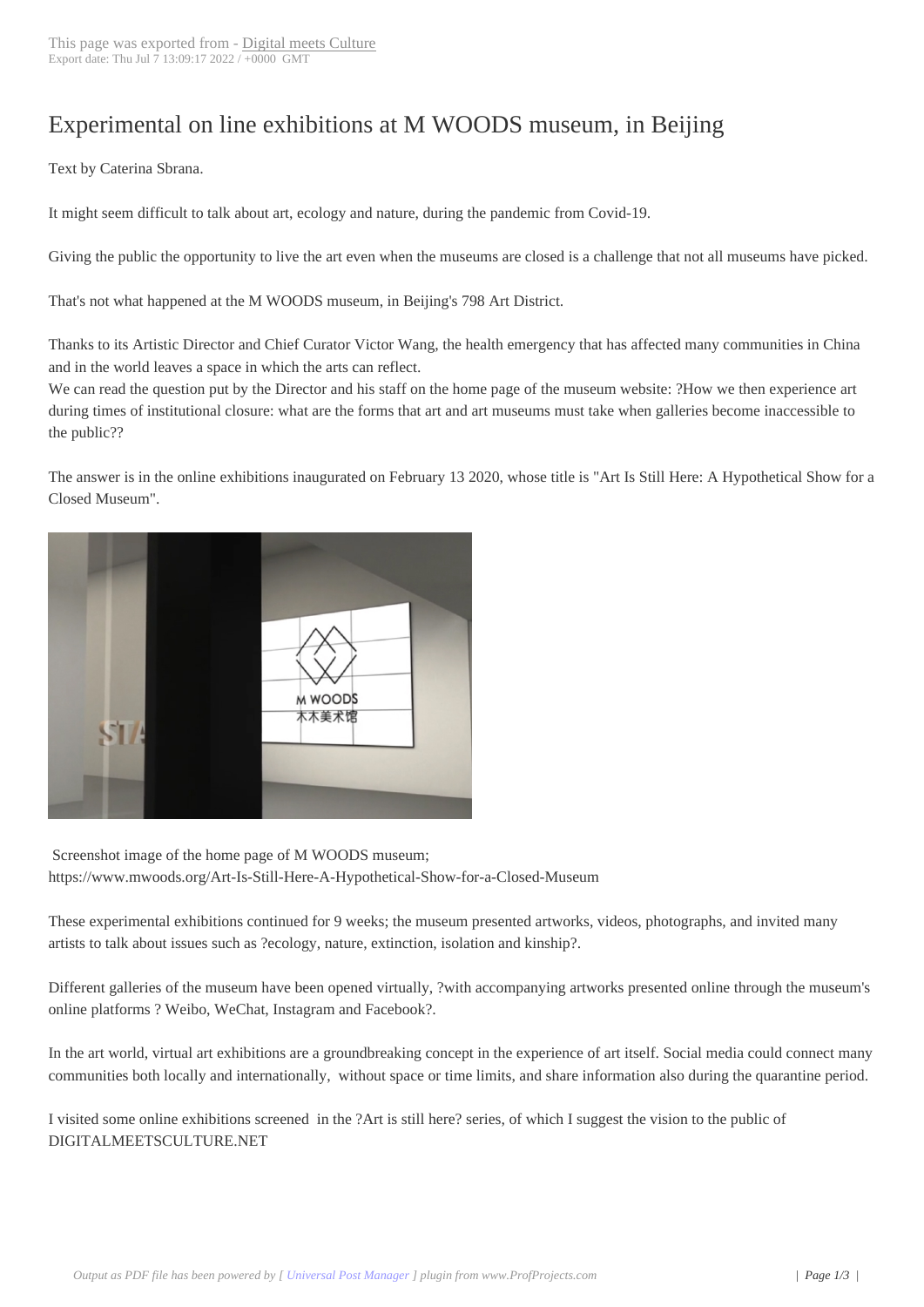

 Screenshot image by the M WOODS website, regarding Michael Najjar's work "Terraforming" (Week 5, Room 5; the image chosen is at 22.22 minute of the video); https://www.mwoods.org/ROOM-0319HZ

The museum dedicated a room to each week. Within the virtual museum rooms we find several artists. Biography, exhibitions and synopsis of the work presented by each artist are written in English. A video, with a comment spoken and written in Chinese, shows the work of the artists.

The German photographer Michael Najjar presented a work titled "Terraforming" in which the artist focuses on the transformation of a natural environment though energy input.

Rodrigo Braga, whose work was presented by the museum along with that of other artists in the Week 9, Room 9, "addresses the conflict between man and nature, human and animal. In Tônus (2012), he ties himself to a goat and attempts to run in a different direction, an action that results in them both spinning endlessly in circles. He also fights the claws of a crab with his bare hand, a duel that ends in stalemate ? a metaphor for the human condition in a landscape impossible to tame" ( https://www.mwoods.org/ROOM-0416LY)



 Screenshot by the M WOODS website, regarding Jonathas de Andrade's work: O Peixe; Week 9, Room 9; the image chosen is at 44.31 minute of the video; https://www.mwoods.org/ROOM-0416LY;

As mentioned on the presentation of the museum, "M WOODS is an independent, not-for-profit art museum founded in 2014 by collectors Lin Han and Wanwan Lei. Across two museum sites, M WOODS 798, housed in a former munitions factory in Beijing's 798 Art District, and the newly inaugurated M WOODS Hutong, inside the M WOODS Art Community, located in the city's historic Dongcheng district, present a year-round programme of exhibitions, performances, music, education, live events and talks that situate contemporary art at the heart of the city and beyond".